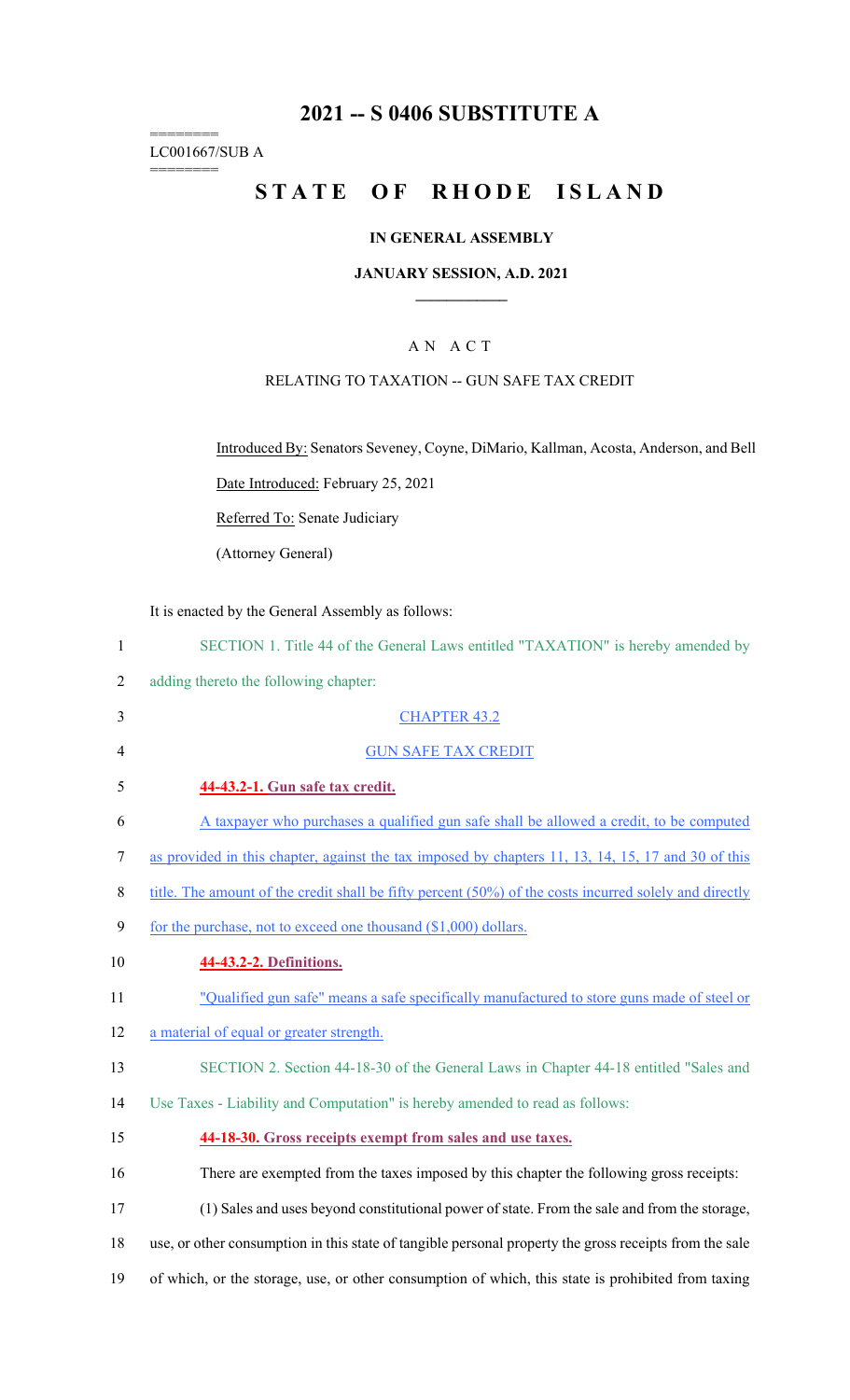1 under the Constitution of the United States or under the constitution of this state.

2 (2) Newspapers.

3 (i) From the sale and from the storage, use, or other consumption in this state of any 4 newspaper.

5 (ii) "Newspaper" means an unbound publication printed on newsprint that contains news, 6 editorial comment, opinions, features, advertising matter, and other matters of public interest.

7 (iii) "Newspaper" does not include a magazine, handbill, circular, flyer, sales catalog, or 8 similar item unless the item is printed for, and distributed as, a part of a newspaper.

9 (3) School meals. From the sale and from the storage, use, or other consumption in this 10 state of meals served by public, private, or parochial schools, school districts, colleges, universities, 11 student organizations, and parent-teacher associations to the students or teachers of a school, 12 college, or university whether the meals are served by the educational institutions or by a food 13 service or management entity under contract to the educational institutions.

14 (4) Containers.

15 (i) From the sale and from the storage, use, or other consumption in this state of:

16 (A) Non-returnable containers, including boxes, paper bags, and wrapping materials that 17 are biodegradable and all bags and wrapping materials utilized in the medical and healing arts, 18 when sold without the contents to persons who place the contents in the container and sell the 19 contents with the container.

20 (B) Containers when sold with the contents if the sale price of the contents is not required 21 to be included in the measure of the taxes imposed by this chapter.

22 (C) Returnable containers when sold with the contents in connection with a retail sale of 23 the contents or when resold for refilling.

24 (D) Keg and barrel containers, whether returnable or not, when sold to alcoholic beverage 25 producers who place the alcoholic beverages in the containers.

26 (ii) As used in this subdivision, the term "returnable containers" means containers of a kind 27 customarily returned by the buyer of the contents for reuse. All other containers are "non-returnable 28 containers."

29 (5)(i) Charitable, educational, and religious organizations. From the sale to, as in defined 30 in this section, and from the storage, use, and other consumption in this state, or any other state of 31 the United States of America, of tangible personal property by hospitals not operated for a profit; 32 "educational institutions" as defined in subdivision (18) not operated for a profit; churches, 33 orphanages, and other institutions or organizations operated exclusively for religious or charitable 34 purposes; interest-free loan associations not operated for profit; nonprofit, organized sporting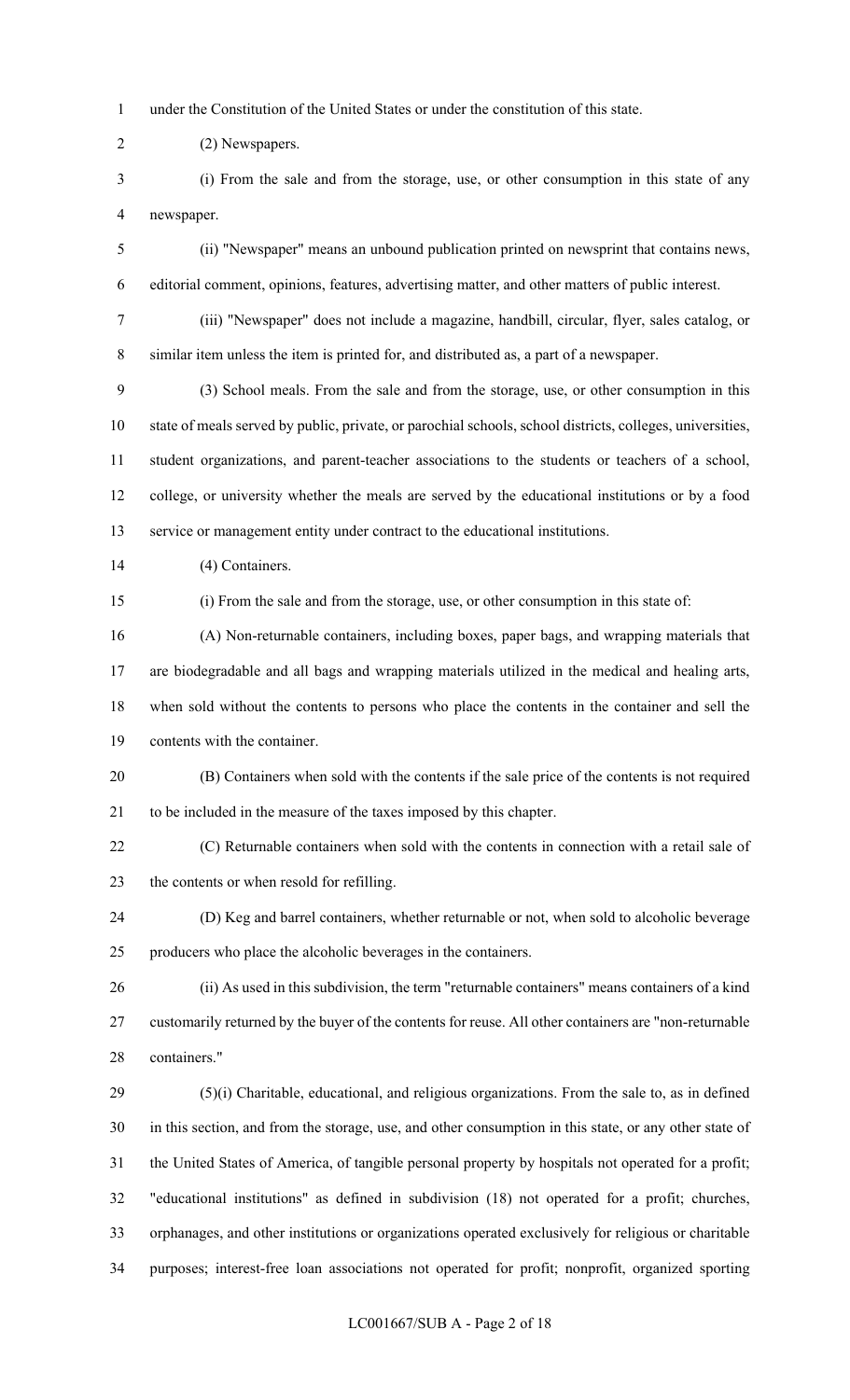1 leagues and associations and bands for boys and girls under the age of nineteen (19) years; the 2 following vocational student organizations that are state chapters of national vocational student 3 organizations: Distributive Education Clubs of America (DECA); Future Business Leaders of 4 America, Phi Beta Lambda (FBLA/PBL); Future Farmers of America (FFA); Future Homemakers 5 of America/Home Economics Related Occupations (FHA/HERD); Vocational Industrial Clubs of 6 America (VICA); organized nonprofit golden age and senior citizens clubs for men and women; 7 and parent-teacher associations; and from the sale, storage, use, and other consumption in this state, 8 of and by the Industrial Foundation of Burrillville, a Rhode Island domestic nonprofit corporation.

9 (ii) In the case of contracts entered into with the federal government, its agencies, or 10 instrumentalities, this state, or any other state of the United States of America, its agencies, any 11 city, town, district, or other political subdivision of the states; hospitals not operated for profit; 12 educational institutions not operated for profit; churches, orphanages, and other institutions or 13 organizations operated exclusively for religious or charitable purposes, the contractor may purchase 14 such materials and supplies (materials and/or supplies are defined as those that are essential to the 15 project) that are to be utilized in the construction of the projects being performed under the contracts 16 without payment of the tax.

17 (iii) The contractor shall not charge any sales or use tax to any exempt agency, institution, 18 or organization but shall in that instance provide his or her suppliers with certificates in the form 19 as determined by the division of taxation showing the reason for exemption and the contractor's 20 records must substantiate the claim for exemption by showing the disposition of all property so 21 purchased. If any property is then used for a nonexempt purpose, the contractor must pay the tax 22 on the property used.

23 (6) Gasoline. From the sale and from the storage, use, or other consumption in this state of: 24 (i) Gasoline and other products taxed under chapter 36 of title 31 and (ii) Fuels used for the 25 propulsion of airplanes.

26 (7) Purchase for manufacturing purposes.

27 (i) From the sale and from the storage, use, or other consumption in this state of computer 28 software, tangible personal property, electricity, natural gas, artificial gas, steam, refrigeration, and 29 water, when the property or service is purchased for the purpose of being manufactured into a 30 finished product for resale and becomes an ingredient, component, or integral part of the 31 manufactured, compounded, processed, assembled, or prepared product, or if the property or 32 service is consumed in the process of manufacturing for resale computer software, tangible personal 33 property, electricity, natural gas, artificial gas, steam, refrigeration, or water.

34 (ii) "Consumed" means destroyed, used up, or worn out to the degree or extent that the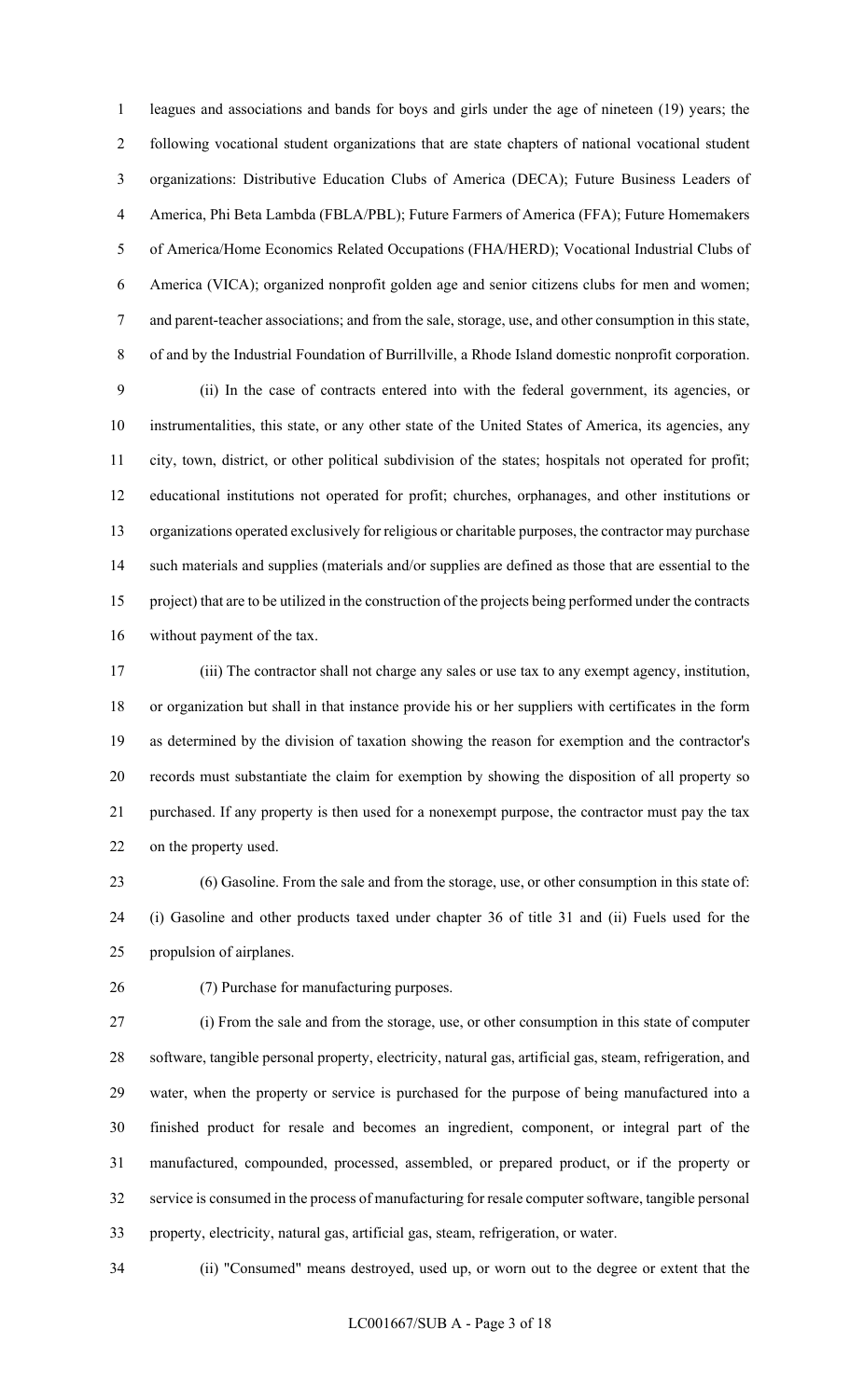1 property cannot be repaired, reconditioned, or rendered fit for further manufacturing use.

2 (iii) "Consumed" includes mere obsolescence.

3 (iv) "Manufacturing" means and includes: manufacturing, compounding, processing, 4 assembling, preparing, or producing.

5 (v) "Process of manufacturing" means and includes all production operations performed in 6 the producing or processing room, shop, or plant, insofar as the operations are a part of and 7 connected with the manufacturing for resale of tangible personal property, electricity, natural gas, 8 artificial gas, steam, refrigeration, or water and all production operations performed insofar as the 9 operations are a part of and connected with the manufacturing for resale of computer software.

10 (vi) "Process of manufacturing" does not mean or include administration operations such 11 as general office operations, accounting, collection, or sales promotion, nor does it mean or include 12 distribution operations that occur subsequent to production operations, such as handling, storing, 13 selling, and transporting the manufactured products, even though the administration and 14 distribution operations are performed by, or in connection with, a manufacturing business.

15 (8) State and political subdivisions. From the sale to, and from the storage, use, or other 16 consumption by, this state, any city, town, district, or other political subdivision of this state. Every 17 redevelopment agency created pursuant to chapter 31 of title 45 is deemed to be a subdivision of 18 the municipality where it is located.

19 (9) Food and food ingredients. From the sale and storage, use, or other consumption in this 20 state of food and food ingredients as defined in § 44-18-7.1(l).

21 For the purposes of this exemption "food and food ingredients" shall not include candy, 22 soft drinks, dietary supplements, alcoholic beverages, tobacco, food sold through vending 23 machines, or prepared food, as those terms are defined in § 44-18-7.1, unless the prepared food is: 24 (i) Sold by a seller whose primary NAICS classification is manufacturing in sector 311,

25 except sub-sector 3118 (bakeries);

26 (ii) Sold in an unheated state by weight or volume as a single item;

27 (iii) Bakery items, including: bread, rolls, buns, biscuits, bagels, croissants, pastries, 28 donuts, danish, cakes, tortes, pies, tarts, muffins, bars, cookies, tortillas; and

29 is not sold with utensils provided by the seller, including: plates, knives, forks, spoons, 30 glasses, cups, napkins, or straws.

31 (10) Medicines, drugs, and durable medical equipment. From the sale and from the storage, 32 use, or other consumption in this state, of:

33 (i) "Drugs" as defined in § 44-18-7.1(h)(i), sold on prescriptions, medical oxygen, and

34 insulin whether or not sold on prescription. For purposes of this exemption drugs shall not include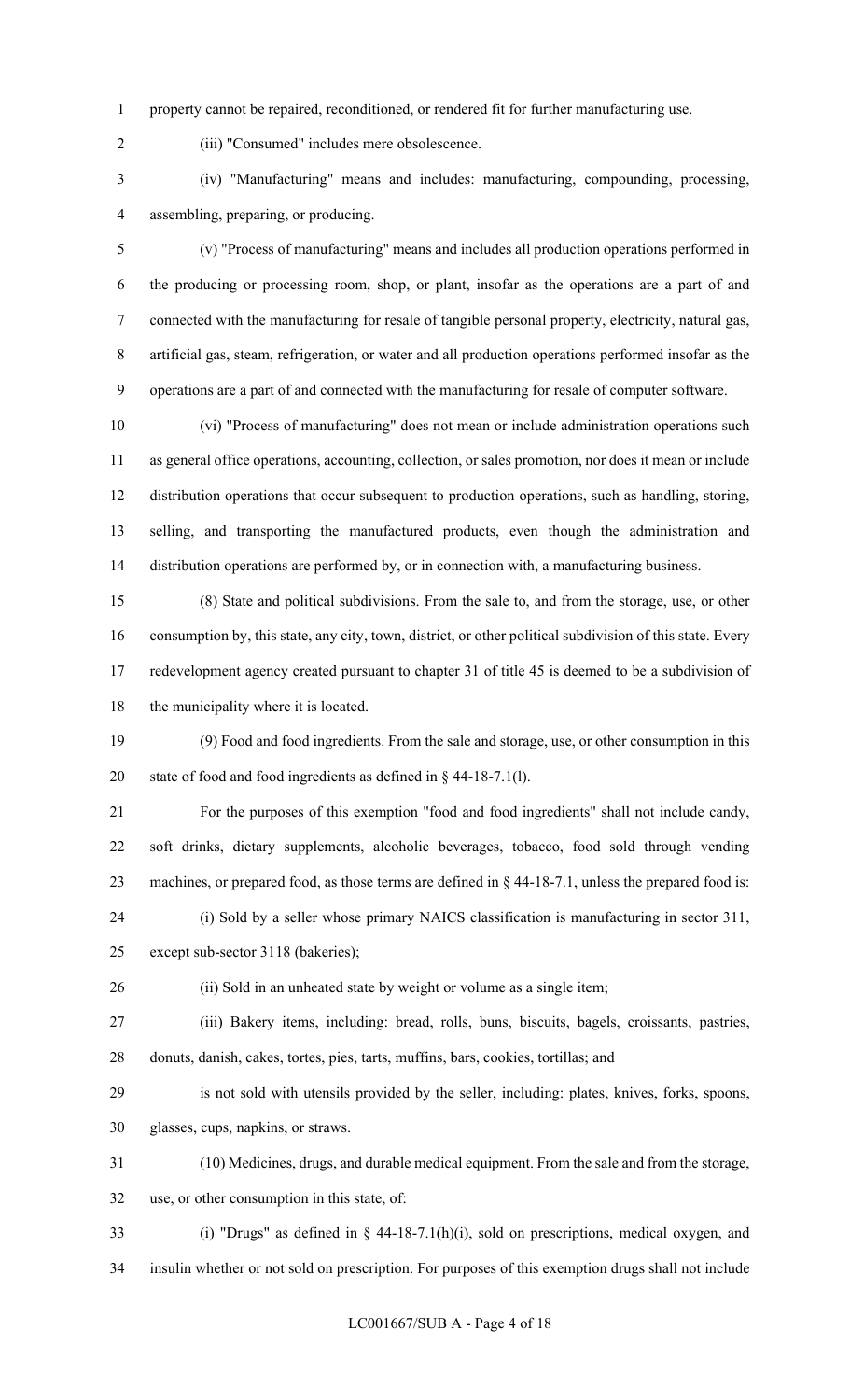1 over-the-counter drugs and grooming and hygiene products as defined in § 44-18-7.1(h)(iii).

2 (ii) Durable medical equipment as defined in  $\S$  44-18-7.1(k) for home use only, including, 3 but not limited to: syringe infusers, ambulatory drug delivery pumps, hospital beds, convalescent 4 chairs, and chair lifts. Supplies used in connection with syringe infusers and ambulatory drug 5 delivery pumps that are sold on prescription to individuals to be used by them to dispense or 6 administer prescription drugs, and related ancillary dressings and supplies used to dispense or 7 administer prescription drugs, shall also be exempt from tax.

8 (11) Prosthetic devices and mobility enhancing equipment. From the sale and from the 9 storage, use, or other consumption in this state, of prosthetic devices as defined in § 44-18-7.1(t), 10 sold on prescription, including, but not limited to: artificial limbs, dentures, spectacles, eyeglasses, 11 and artificial eyes; artificial hearing devices and hearing aids, whether or not sold on prescription; 12 and mobility enhancing equipment as defined in § 44-18-7.1(p), including wheelchairs, crutches, 13 and canes.

14 (12) Coffins, caskets, urns, shrouds and burial garments. From the sale and from the 15 storage, use, or other consumption in this state of coffins, caskets, urns, shrouds, and other burial 16 garments that are ordinarily sold by a funeral director as part of the business of funeral directing.

17 (13) Motor vehicles sold to nonresidents.

18 (i) From the sale, subsequent to June 30, 1958, of a motor vehicle to a bona fide nonresident 19 of this state who does not register the motor vehicle in this state, whether the sale or delivery of the 20 motor vehicle is made in this state or at the place of residence of the nonresident. A motor vehicle 21 sold to a bona fide nonresident whose state of residence does not allow a like exemption to its 22 nonresidents is not exempt from the tax imposed under § 44-18-20. In that event, the bona fide 23 nonresident pays a tax to Rhode Island on the sale at a rate equal to the rate that would be imposed 24 in his or her state of residence not to exceed the rate that would have been imposed under § 44-18- 25 20. Notwithstanding any other provisions of law, a licensed motor vehicle dealer shall add and 26 collect the tax required under this subdivision and remit the tax to the tax administrator under the 27 provisions of chapters 18 and 19 of this title. When a Rhode Island licensed, motor vehicle dealer 28 is required to add and collect the sales and use tax on the sale of a motor vehicle to a bona fide 29 nonresident as provided in this section, the dealer in computing the tax takes into consideration the 30 law of the state of the nonresident as it relates to the trade-in of motor vehicles.

31 (ii) The tax administrator, in addition to the provisions of §§ 44-19-27 and 44-19-28, may 32 require any licensed motor vehicle dealer to keep records of sales to bona fide nonresidents as the 33 tax administrator deems reasonably necessary to substantiate the exemption provided in this 34 subdivision, including the affidavit of a licensed motor vehicle dealer that the purchaser of the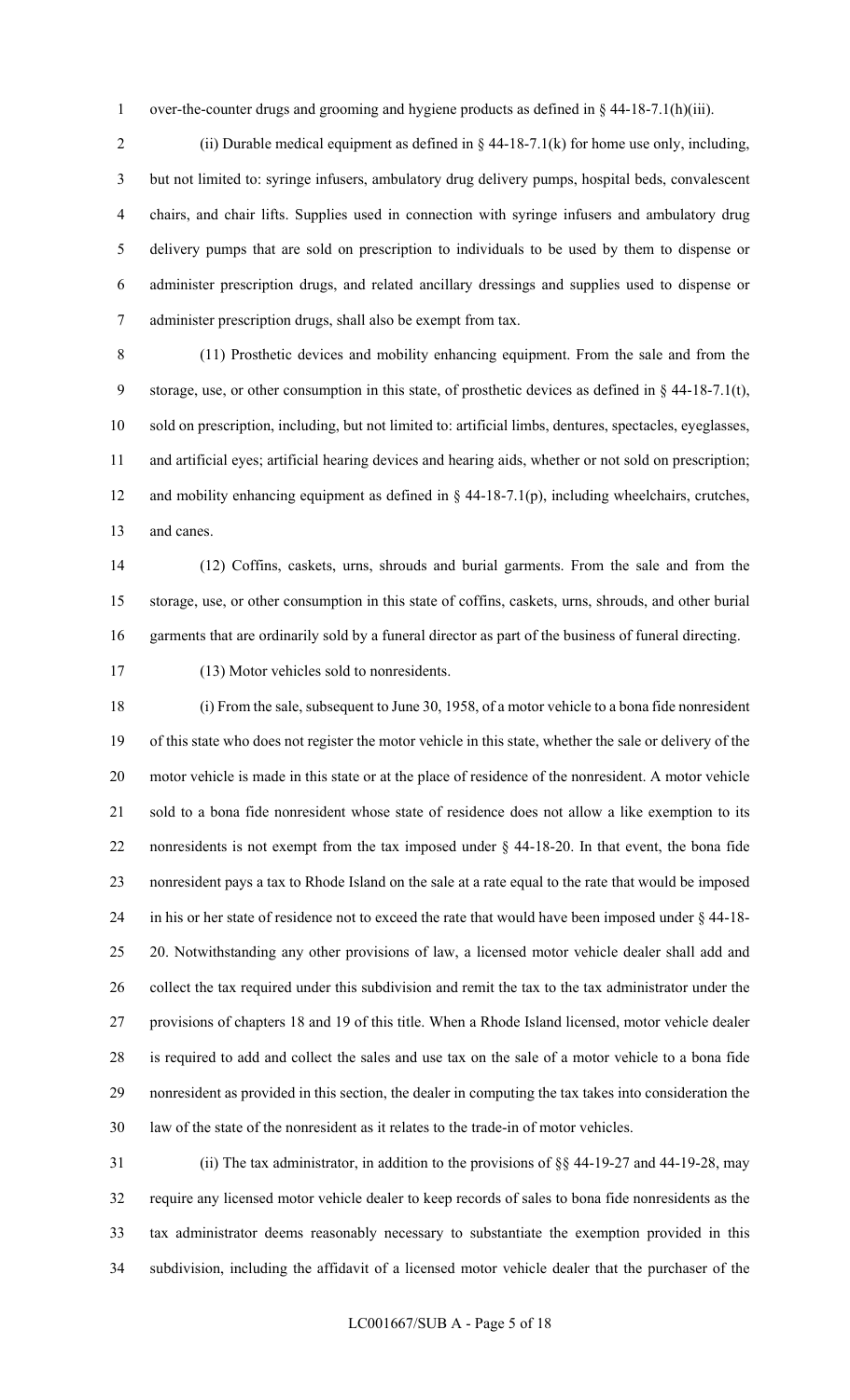1 motor vehicle was the holder of, and had in his or her possession a valid out-of-state motor vehicle 2 registration or a valid out-of-state driver's license.

3 (iii) Any nonresident who registers a motor vehicle in this state within ninety (90) days of 4 the date of its sale to him or her is deemed to have purchased the motor vehicle for use, storage, or 5 other consumption in this state, and is subject to, and liable for, the use tax imposed under the 6 provisions of  $\S$  44-18-20.

7 (14) Sales in public buildings by blind people. From the sale and from the storage, use, or 8 other consumption in all public buildings in this state of all products or wares by any person 9 licensed under § 40-9-11.1.

10 (15) Air and water pollution control facilities. From the sale, storage, use, or other 11 consumption in this state of tangible personal property or supplies acquired for incorporation into 12 or used and consumed in the operation of a facility, the primary purpose of which is to aid in the 13 control of the pollution or contamination of the waters or air of the state, as defined in chapter 12 14 of title 46 and chapter 23 of title 23, respectively, and that has been certified as approved for that 15 purpose by the director of environmental management. The director of environmental management 16 may certify to a portion of the tangible personal property or supplies acquired for incorporation 17 into those facilities or used and consumed in the operation of those facilities to the extent that that 18 portion has as its primary purpose the control of the pollution or contamination of the waters or air 19 of this state. As used in this subdivision, "facility" means any land, facility, device, building, 20 machinery, or equipment.

21 (16) Camps. From the rental charged for living quarters, or sleeping, or housekeeping 22 accommodations at camps or retreat houses operated by religious, charitable, educational, or other 23 organizations and associations mentioned in subsection (5), or by privately owned and operated 24 summer camps for children.

25 (17) Certain institutions. From the rental charged for living or sleeping quarters in an 26 institution licensed by the state for the hospitalization, custodial, or nursing care of human beings. 27 (18) Educational institutions. From the rental charged by any educational institution for 28 living quarters, or sleeping, or housekeeping accommodations or other rooms or accommodations 29 to any student or teacher necessitated by attendance at an educational institution. "Educational 30 institution" as used in this section means an institution of learning not operated for profit that is 31 empowered to confer diplomas, educational, literary, or academic degrees; that has a regular 32 faculty, curriculum, and organized body of pupils or students in attendance throughout the usual 33 school year; that keeps and furnishes to students and others records required and accepted for 34 entrance to schools of secondary, collegiate, or graduate rank; and no part of the net earnings of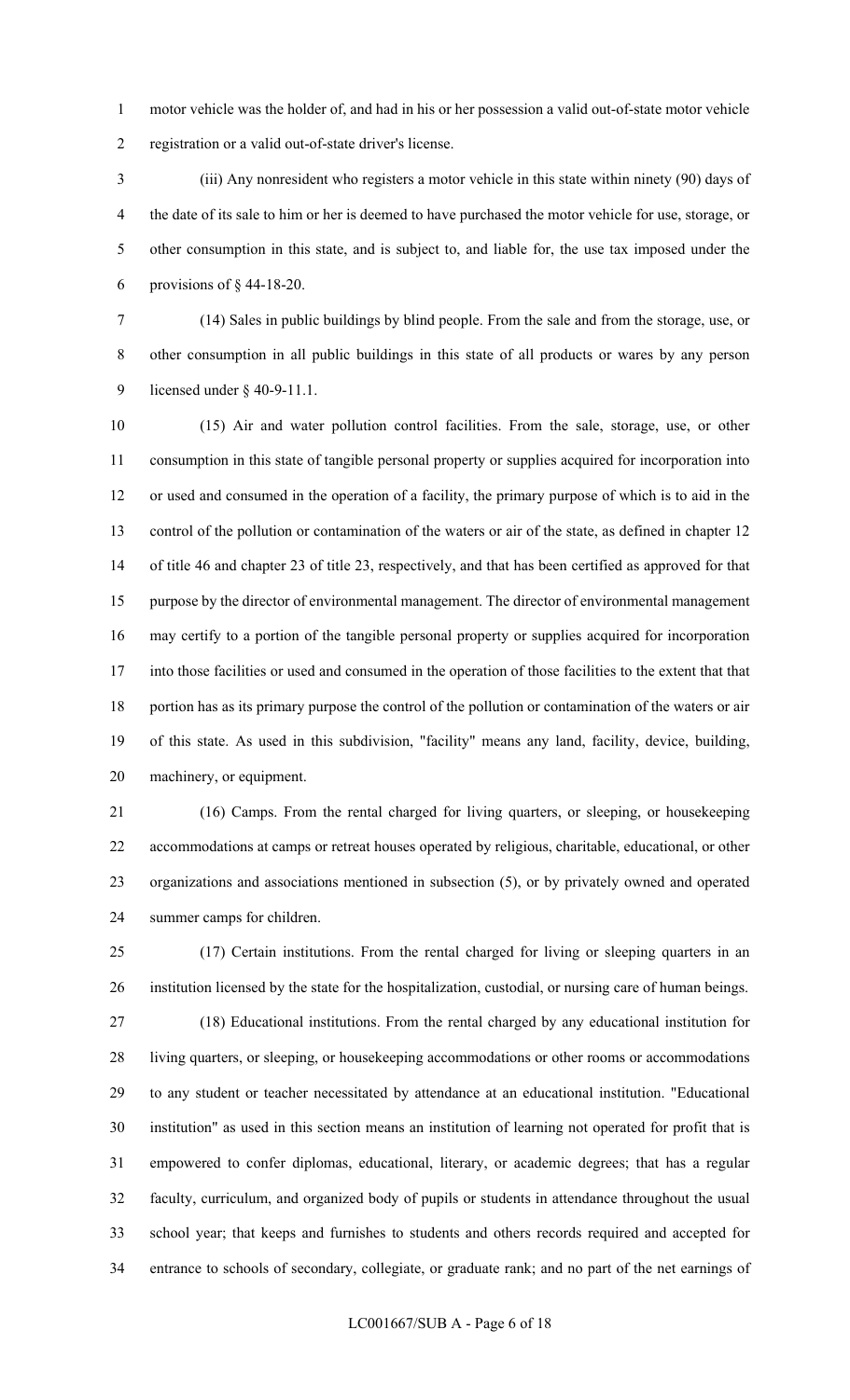- 1 which inures to the benefit of any individual.
- 

2 (19) Motor vehicle and adaptive equipment for persons with disabilities.

3 (i) From the sale of: (A) Special adaptations; (B) The component parts of the special 4 adaptations; or (C) A specially adapted motor vehicle; provided that the owner furnishes to the tax 5 administrator an affidavit of a licensed physician to the effect that the specially adapted motor 6 vehicle is necessary to transport a family member with a disability or where the vehicle has been 7 specially adapted to meet the specific needs of the person with a disability. This exemption applies 8 to not more than one motor vehicle owned and registered for personal, noncommercial use.

9 (ii) For the purpose of this subsection the term "special adaptations" includes, but is not 10 limited to: wheelchair lifts, wheelchair carriers, wheelchair ramps, wheelchair securements, hand 11 controls, steering devices, extensions, relocations, and crossovers of operator controls, power-12 assisted controls, raised tops or dropped floors, raised entry doors, or alternative signaling devices 13 to auditory signals.

14 (iii) From the sale of: (a) Special adaptations, (b) The component parts of the special 15 adaptations, for a "wheelchair accessible taxicab" as defined in § 39-14-1, and/or a "wheelchair 16 accessible public motor vehicle" as defined in § 39-14.1-1.

17 (iv) For the purpose of this subdivision the exemption for a "specially adapted motor 18 vehicle" means a use tax credit not to exceed the amount of use tax that would otherwise be due on 19 the motor vehicle, exclusive of any adaptations. The use tax credit is equal to the cost of the special 20 adaptations, including installation.

21 (20) Heating fuels. From the sale and from the storage, use, or other consumption in this 22 state of every type of heating fuel.

23 (21) Electricity and gas. From the sale and from the storage, use, or other consumption in 24 this state of electricity and gas.

25 (22) Manufacturing machinery and equipment.

26 (i) From the sale and from the storage, use, or other consumption in this state of tools, dies, 27 molds, machinery, equipment (including replacement parts), and related items to the extent used in 28 an industrial plant in connection with the actual manufacture, conversion, or processing of tangible 29 personal property, or to the extent used in connection with the actual manufacture, conversion, or 30 processing of computer software as that term is utilized in industry numbers 7371, 7372, and 7373 31 in the standard industrial classification manual prepared by the Technical Committee on Industrial 32 Classification, Office of Statistical Standards, Executive Office of the President, United States 33 Bureau of the Budget, as revised from time to time, to be sold, or that machinery and equipment 34 used in the furnishing of power to an industrial manufacturing plant. For the purposes of this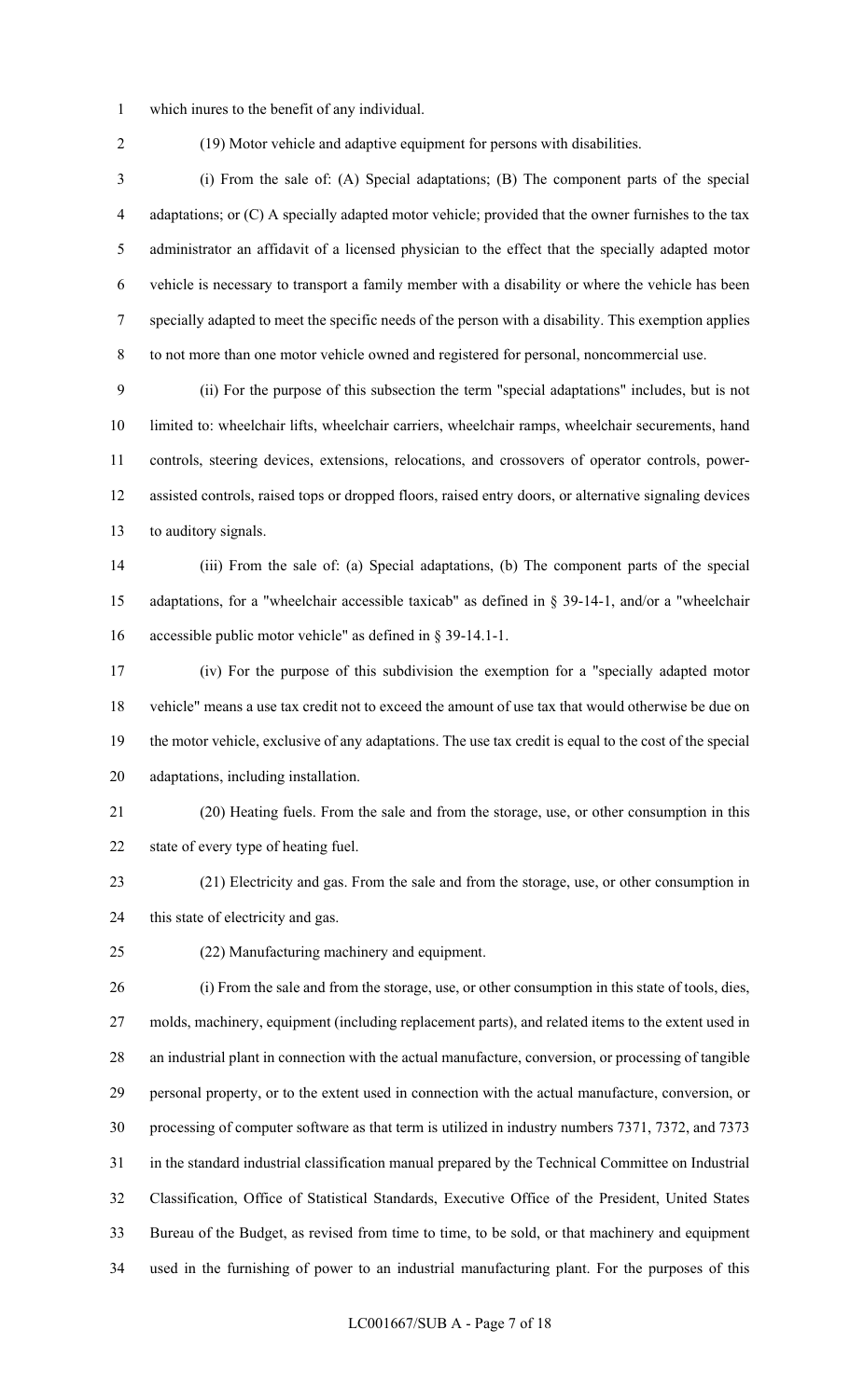1 subdivision, "industrial plant" means a factory at a fixed location primarily engaged in the 2 manufacture, conversion, or processing of tangible personal property to be sold in the regular 3 course of business;

4 (ii) Machinery and equipment and related items are not deemed to be used in connection 5 with the actual manufacture, conversion, or processing of tangible personal property, or in 6 connection with the actual manufacture, conversion, or processing of computer software as that 7 term is utilized in industry numbers 7371, 7372, and 7373 in the standard industrial classification 8 manual prepared by the Technical Committee on Industrial Classification, Office of Statistical 9 Standards, Executive Office of the President, United States Bureau of the Budget, as revised from 10 time to time, to be sold to the extent the property is used in administration or distribution operations; 11 (iii) Machinery and equipment and related items used in connection with the actual 12 manufacture, conversion, or processing of any computer software or any tangible personal property 13 that is not to be sold and that would be exempt under subdivision (7) or this subdivision if purchased 14 from a vendor or machinery and equipment and related items used during any manufacturing, 15 converting, or processing function is exempt under this subdivision even if that operation, function, 16 or purpose is not an integral or essential part of a continuous production flow or manufacturing 17 process;

18 (iv) Where a portion of a group of portable or mobile machinery is used in connection with 19 the actual manufacture, conversion, or processing of computer software or tangible personal 20 property to be sold, as previously defined, that portion, if otherwise qualifying, is exempt under 21 this subdivision even though the machinery in that group is used interchangeably and not otherwise 22 identifiable as to use.

23 (23) Trade-in value of motor vehicles. From the sale and from the storage, use, or other 24 consumption in this state of so much of the purchase price paid for a new or used automobile as is 25 allocated for a trade-in allowance on the automobile of the buyer given in trade to the seller, or of 26 the proceeds applicable only to the automobile as are received from the manufacturer of 27 automobiles for the repurchase of the automobile whether the repurchase was voluntary or not 28 towards the purchase of a new or used automobile by the buyer. For the purpose of this subdivision, 29 the word "automobile" means a private passenger automobile not used for hire and does not refer 30 to any other type of motor vehicle.

31 (24) Precious metal bullion.

32 (i) From the sale and from the storage, use, or other consumption in this state of precious 33 metal bullion, substantially equivalent to a transaction in securities or commodities.

34 (ii) For purposes of this subdivision, "precious metal bullion" means any elementary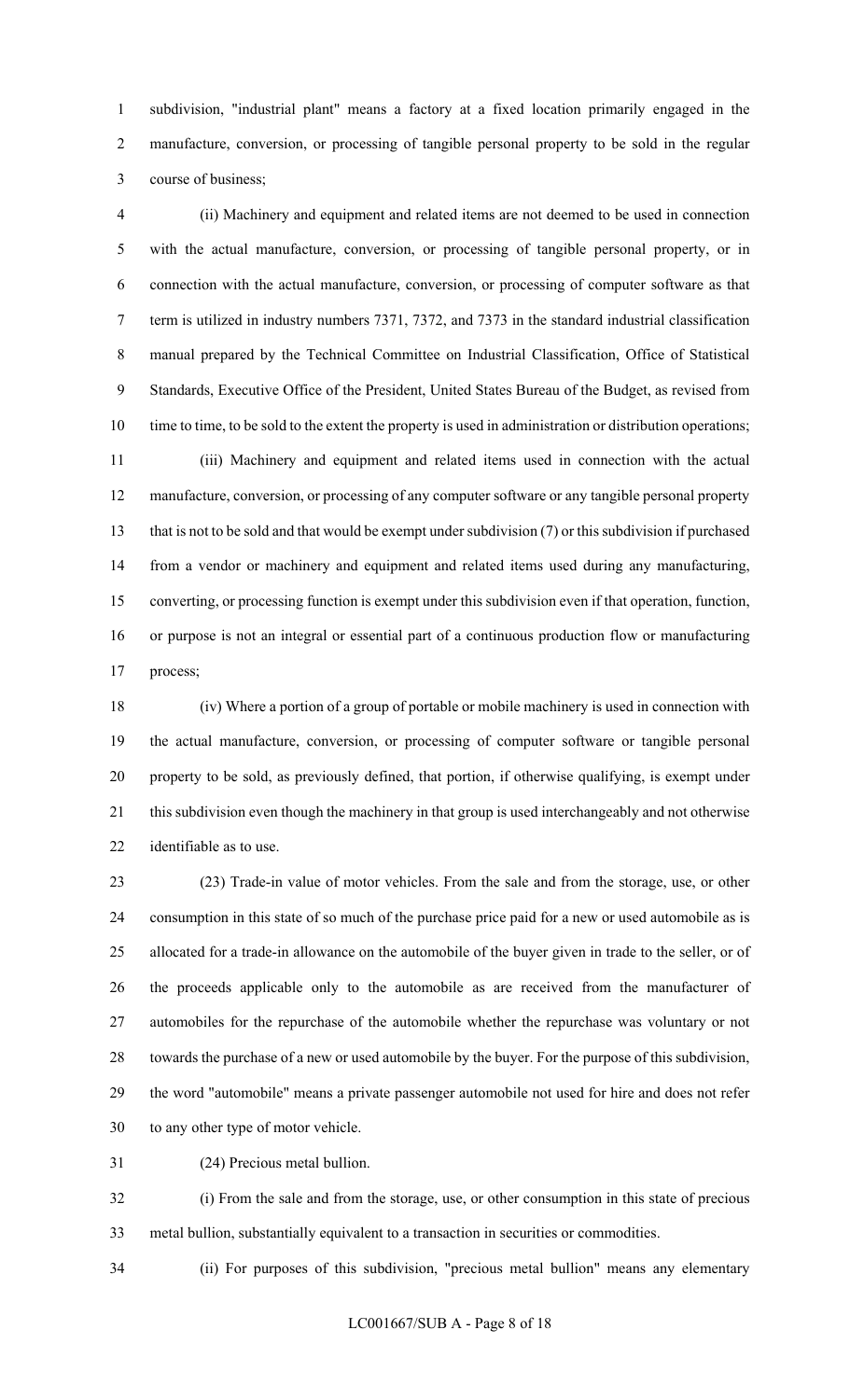1 precious metal that has been put through a process of smelting or refining, including, but not limited 2 to: gold, silver, platinum, rhodium, and chromium, and that is in a state or condition that its value 3 depends upon its content and not upon its form.

- 4 (iii) The term does not include fabricated precious metal that has been processed or 5 manufactured for some one or more specific and customary industrial, professional, or artistic uses.
- 6 (25) Commercial vessels. From sales made to a commercial ship, barge, or other vessel of 7 fifty (50) tons burden or over, primarily engaged in interstate or foreign commerce, and from the 8 repair, alteration, or conversion of the vessels, and from the sale of property purchased for the use 9 of the vessels including provisions, supplies, and material for the maintenance and/or repair of the 10 vessels.

11 (26) Commercial fishing vessels. From the sale and from the storage, use, or other 12 consumption in this state of vessels and other watercraft that are in excess of five (5) net tons and 13 that are used exclusively for "commercial fishing," as defined in this subdivision, and from the 14 repair, alteration, or conversion of those vessels and other watercraft, and from the sale of property 15 purchased for the use of those vessels and other watercraft including provisions, supplies, and 16 material for the maintenance and/or repair of the vessels and other watercraft and the boats nets, 17 cables, tackle, and other fishing equipment appurtenant to or used in connection with the 18 commercial fishing of the vessels and other watercraft. "Commercial fishing" means taking or 19 attempting to take any fish, shellfish, crustacea, or bait species with the intent of disposing of it for 20 profit or by sale, barter, trade, or in commercial channels. The term does not include subsistence 21 fishing, i.e., the taking for personal use and not for sale or barter; or sport fishing; but shall include 22 vessels and other watercraft with a Rhode Island party and charter boat license issued by the 23 department of environmental management pursuant to § 20-2-27.1 that meet the following criteria: 24 (i) The operator must have a current United States Coast Guard (U.S.C.G.) license to carry 25 passengers for hire; (ii) U.S.C.G. vessel documentation in the coast wide fishery trade; (iii) 26 U.S.C.G. vessel documentation as to proof of Rhode Island home port status or a Rhode Island boat 27 registration to prove Rhode Island home port status; and (iv) The vessel must be used as a 28 commercial passenger carrying fishing vessel to carry passengers for fishing. The vessel must be 29 able to demonstrate that at least fifty percent (50%) of its annual gross income derives from charters 30 or provides documentation of a minimum of one hundred (100) charter trips annually; and (v) The 31 vessel must have a valid Rhode Island party and charter boat license. The tax administrator shall 32 implement the provisions of this subdivision by promulgating rules and regulations relating thereto. 33 (27) Clothing and footwear. From the sales of articles of clothing, including footwear,

34 intended to be worn or carried on or about the human body for sales prior to October 1, 2012.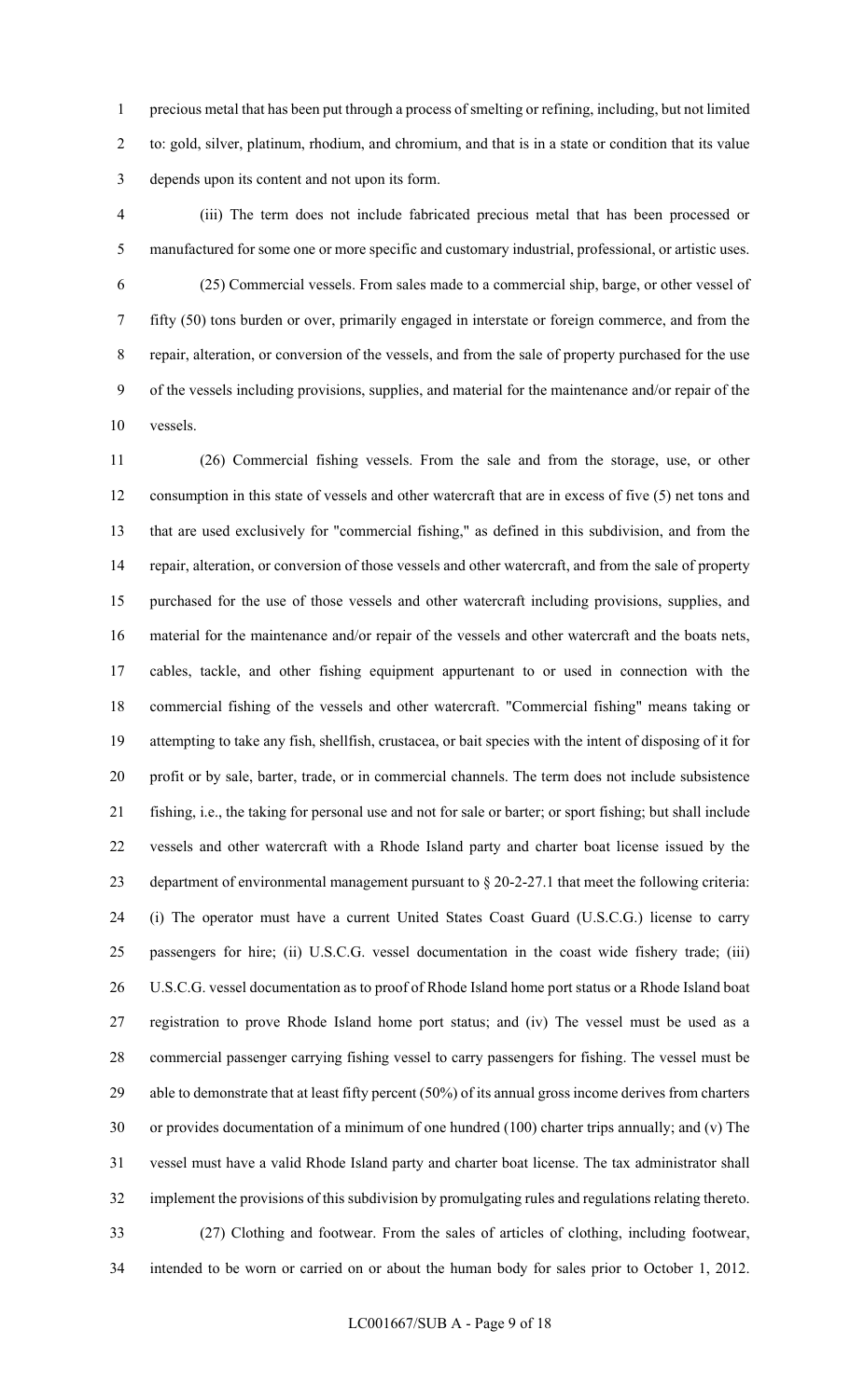1 Effective October 1, 2012, the exemption will apply to the sales of articles of clothing, including 2 footwear, intended to be worn or carried on or about the human body up to two hundred and fifty 3 dollars (\$250) of the sales price per item. For the purposes of this section, "clothing or footwear" 4 does not include clothing accessories or equipment or special clothing or footwear primarily 5 designed for athletic activity or protective use as these terms are defined in section 44-18-7.1(f). In 6 recognition of the work being performed by the streamlined sales and use tax governing board, 7 upon passage of any federal law that authorizes states to require remote sellers to collect and remit 8 sales and use taxes, this unlimited exemption will apply as it did prior to October 1, 2012. The 9 unlimited exemption on sales of clothing and footwear shall take effect on the date that the state 10 requires remote sellers to collect and remit sales and use taxes.

11 (28) Water for residential use. From the sale and from the storage, use, or other 12 consumption in this state of water furnished for domestic use by occupants of residential premises. 13 (29) Bibles. [Unconstitutional; see Ahlburn v. Clark, 728 A.2d 449 (R.I. 1999); see Notes 14 to Decisions.] From the sale and from the storage, use, or other consumption in the state of any 15 canonized scriptures of any tax-exempt nonprofit religious organization including, but not limited 16 to, the Old Testament and the New Testament versions.

17 (30) Boats.

18 (i) From the sale of a boat or vessel to a bona fide nonresident of this state who does not 19 register the boat or vessel in this state or document the boat or vessel with the United States 20 government at a home port within the state, whether the sale or delivery of the boat or vessel is 21 made in this state or elsewhere; provided, that the nonresident transports the boat within thirty (30) 22 days after delivery by the seller outside the state for use thereafter solely outside the state.

23 (ii) The tax administrator, in addition to the provisions of §§ 44-19-27 and 44-19-28, may 24 require the seller of the boat or vessel to keep records of the sales to bona fide nonresidents as the 25 tax administrator deems reasonably necessary to substantiate the exemption provided in this 26 subdivision, including the affidavit of the seller that the buyer represented himself or herself to be 27 a bona fide nonresident of this state and of the buyer that he or she is a nonresident of this state.

28 (31) Youth activities equipment. From the sale, storage, use, or other consumption in this 29 state of items for not more than twenty dollars (\$20.00) each by nonprofit Rhode Island 30 eleemosynary organizations, for the purposes of youth activities that the organization is formed to 31 sponsor and support; and by accredited elementary and secondary schools for the purposes of the 32 schools or of organized activities of the enrolled students.

33 (32) Farm equipment. From the sale and from the storage or use of machinery and 34 equipment used directly for commercial farming and agricultural production; including, but not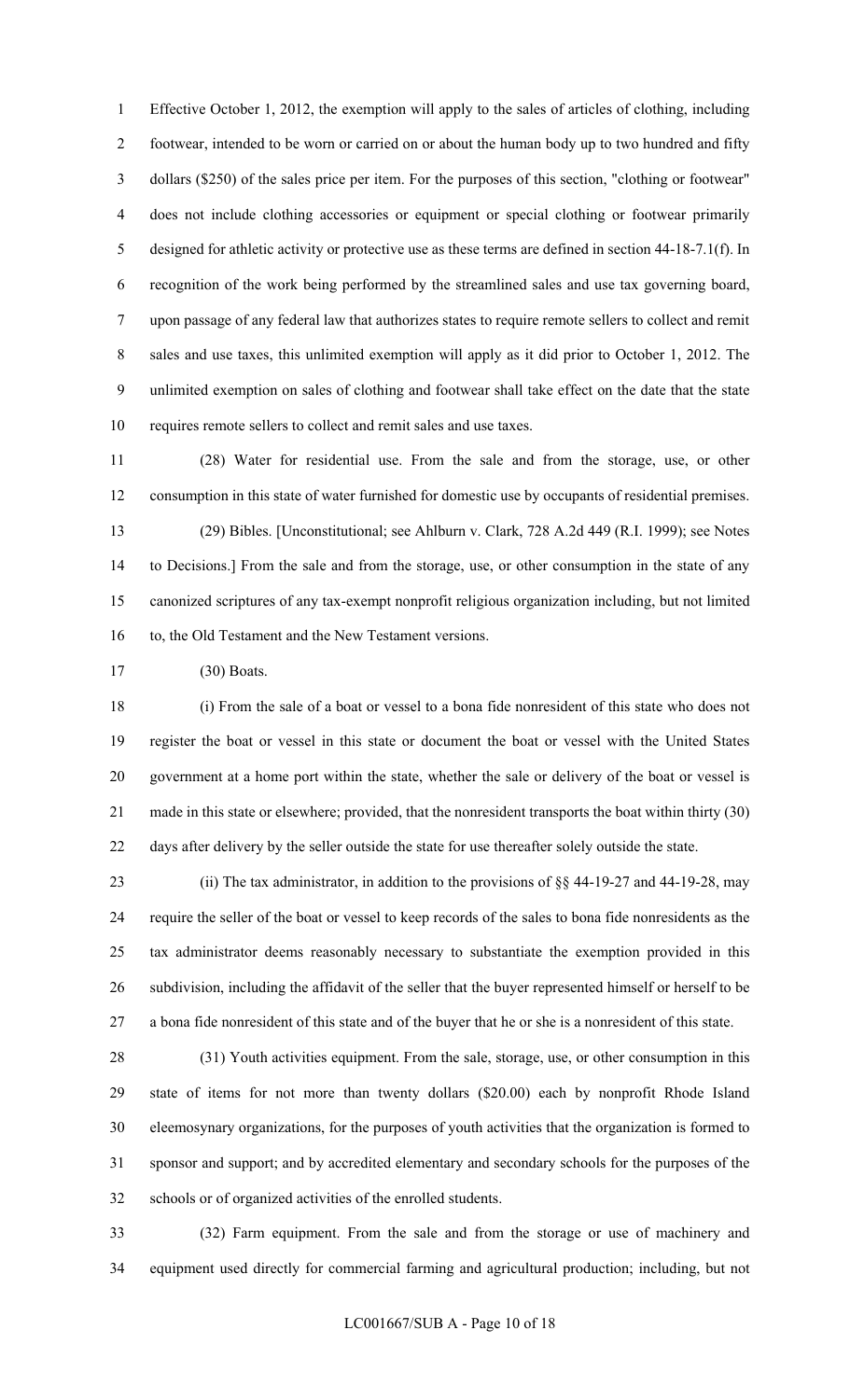1 limited to: tractors, ploughs, harrows, spreaders, seeders, milking machines, silage conveyors, 2 balers, bulk milk storage tanks, trucks with farm plates, mowers, combines, irrigation equipment, 3 greenhouses and greenhouse coverings, graders and packaging machines, tools and supplies and 4 other farming equipment, including replacement parts appurtenant to or used in connection with 5 commercial farming and tools and supplies used in the repair and maintenance of farming 6 equipment. "Commercial farming" means the keeping or boarding of five (5) or more horses or the 7 production within this state of agricultural products, including, but not limited to, field or orchard 8 crops, livestock, dairy, and poultry, or their products, where the keeping, boarding, or production 9 provides at least two thousand five hundred dollars (\$2,500) in annual gross sales to the operator, 10 whether an individual, a group, a partnership, or a corporation for exemptions issued prior to July 11 1, 2002. For exemptions issued or renewed after July 1, 2002, there shall be two (2) levels. Level I 12 shall be based on proof of annual, gross sales from commercial farming of at least twenty-five 13 hundred dollars (\$2,500) and shall be valid for purchases subject to the exemption provided in this 14 subdivision except for motor vehicles with an excise tax value of five thousand dollars (\$5,000) or 15 greater. Level II shall be based on proof of annual gross sales from commercial farming of at least 16 ten thousand dollars (\$10,000) or greater and shall be valid for purchases subject to the exemption 17 provided in this subdivision including motor vehicles with an excise tax value of five thousand 18 dollars (\$5,000) or greater. For the initial issuance of the exemptions, proof of the requisite amount 19 of annual gross sales from commercial farming shall be required for the prior year; for any renewal 20 of an exemption granted in accordance with this subdivision at either level I or level II, proof of 21 gross annual sales from commercial farming at the requisite amount shall be required for each of 22 the prior two (2) years. Certificates of exemption issued or renewed after July 1, 2002, shall clearly 23 indicate the level of the exemption and be valid for four (4) years after the date of issue. This 24 exemption applies even if the same equipment is used for ancillary uses, or is temporarily used for 25 a non-farming or a non-agricultural purpose, but shall not apply to motor vehicles acquired after 26 July 1, 2002, unless the vehicle is a farm vehicle as defined pursuant to § 31-1-8 and is eligible for 27 registration displaying farm plates as provided for in § 31-3-31.

28 (33) Compressed air. From the sale and from the storage, use, or other consumption in the 29 state of compressed air.

30 (34) Flags. From the sale and from the storage, consumption, or other use in this state of 31 United States, Rhode Island or POW-MIA flags.

32 (35) Motor vehicle and adaptive equipment to certain veterans. From the sale of a motor 33 vehicle and adaptive equipment to and for the use of a veteran with a service-connected loss of or 34 the loss of use of a leg, foot, hand, or arm, or any veteran who is a double amputee, whether service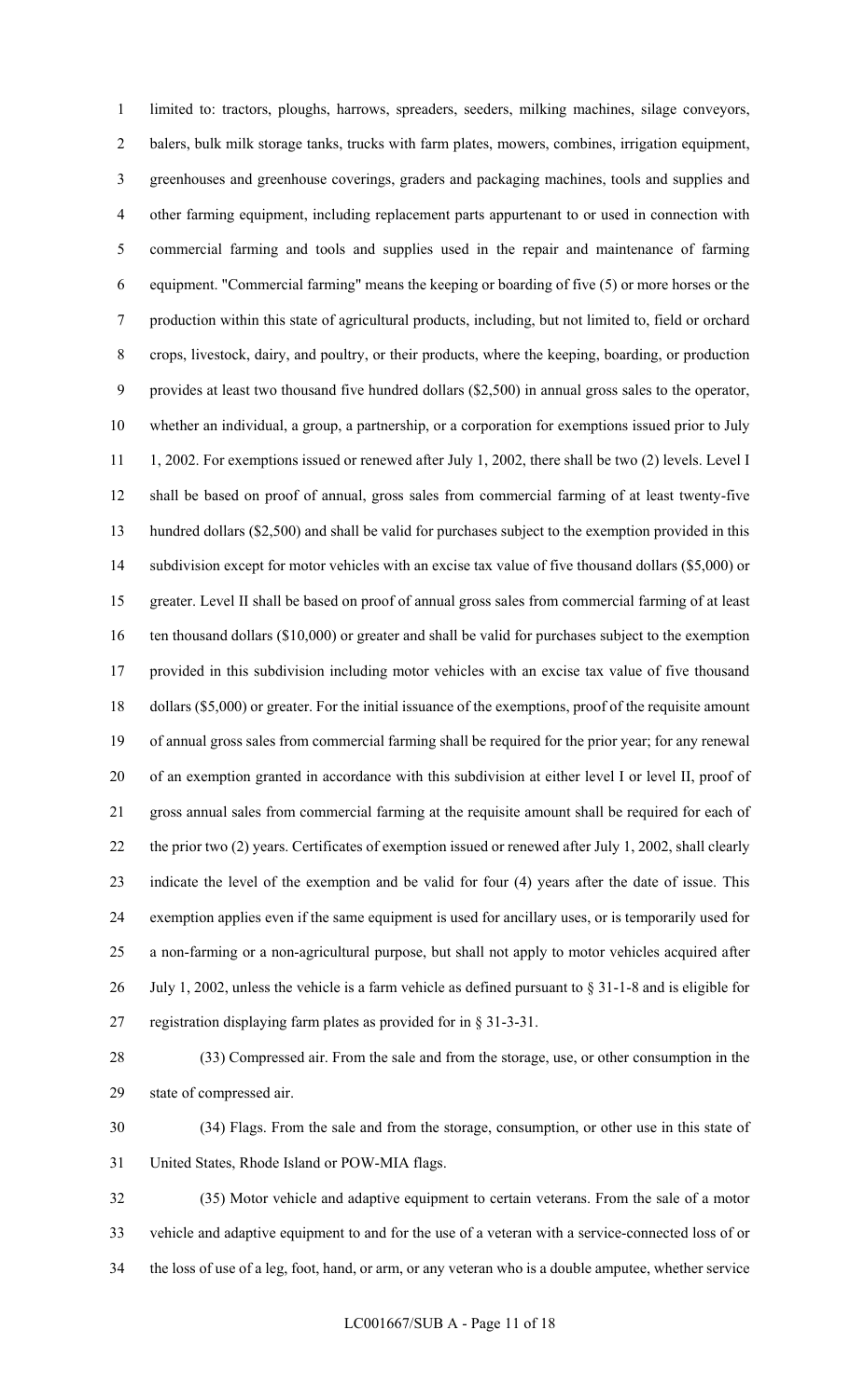1 connected or not. The motor vehicle must be purchased by and especially equipped for use by the 2 qualifying veteran. Certificate of exemption or refunds of taxes paid is granted under rules or 3 regulations that the tax administrator may prescribe.

4 (36) Textbooks. From the sale and from the storage, use, or other consumption in this state 5 of textbooks by an "educational institution," as defined in subsection (18) of this section, and any 6 educational institution within the purview of  $\S$  16-63-9(4), and used textbooks by any purveyor.

7 (37) Tangible personal property and supplies used in on-site hazardous waste recycling, 8 reuse, or treatment. From the sale, storage, use, or other consumption in this state of tangible 9 personal property or supplies used or consumed in the operation of equipment, the exclusive 10 function of which is the recycling, reuse, or recovery of materials (other than precious metals, as 11 defined in subdivision (24)(ii) of this section) from the treatment of "hazardous wastes," as defined 12 in § 23-19.1-4, where the "hazardous wastes" are generated in Rhode Island solely by the same 13 taxpayer and where the personal property is located at, in, or adjacent to a generating facility of the 14 taxpayer in Rhode Island. The taxpayer shall procure an order from the director of the department 15 of environmental management certifying that the equipment and/or supplies as used or consumed, 16 qualify for the exemption under this subdivision. If any information relating to secret processes or 17 methods of manufacture, production, or treatment is disclosed to the department of environmental 18 management only to procure an order, and is a "trade secret" as defined in § 28-21-10(b), it is not 19 open to public inspection or publicly disclosed unless disclosure is required under chapter 21 of 20 title 28 or chapter 24.4 of title 23.

21 (38) Promotional and product literature of boat manufacturers. From the sale and from the 22 storage, use, or other consumption of promotional and product literature of boat manufacturers 23 shipped to points outside of Rhode Island that either: (i) Accompany the product that is sold; (ii) 24 Are shipped in bulk to out-of-state dealers for use in the sale of the product; or (iii) Are mailed to 25 customers at no charge.

26 (39) Food items paid for by food stamps. From the sale and from the storage, use, or other 27 consumption in this state of eligible food items payment for which is properly made to the retailer 28 in the form of U.S. government food stamps issued in accordance with the Food Stamp Act of 1977, 29 7 U.S.C. § 2011 et seq.

30 (40) Transportation charges. From the sale or hiring of motor carriers as defined in § 39- 31 12-2(12) to haul goods, when the contract or hiring cost is charged by a motor freight tariff filed 32 with the Rhode Island public utilities commission on the number of miles driven or by the number 33 of hours spent on the job.

34 (41) Trade-in value of boats. From the sale and from the storage, use, or other consumption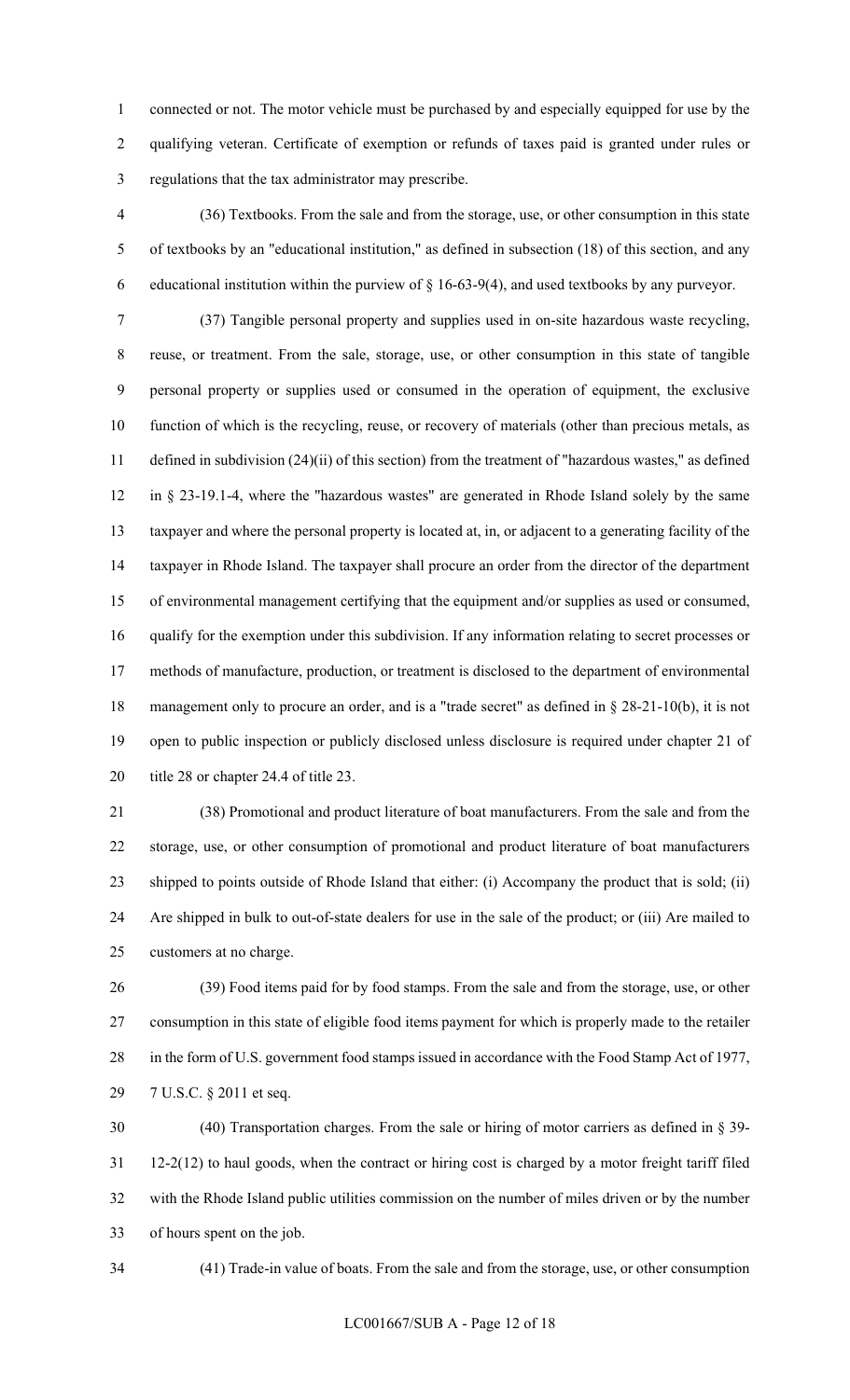1 in this state of so much of the purchase price paid for a new or used boat as is allocated for a trade-2 in allowance on the boat of the buyer given in trade to the seller or of the proceeds applicable only 3 to the boat as are received from an insurance claim as a result of a stolen or damaged boat, towards 4 the purchase of a new or used boat by the buyer.

5 (42) Equipment used for research and development. From the sale and from the storage, 6 use, or other consumption of equipment to the extent used for research and development purposes 7 by a qualifying firm. For the purposes of this subsection, "qualifying firm" means a business for 8 which the use of research and development equipment is an integral part of its operation and 9 "equipment" means scientific equipment, computers, software, and related items.

10 (43) Coins. From the sale and from the other consumption in this state of coins having 11 numismatic or investment value.

12 (44) Farm structure construction materials. Lumber, hardware, and other materials used in 13 the new construction of farm structures, including production facilities such as, but not limited to: 14 farrowing sheds, free stall and stanchion barns, milking parlors, silos, poultry barns, laying houses, 15 fruit and vegetable storages, rooting cellars, propagation rooms, greenhouses, packing rooms, 16 machinery storage, seasonal farm worker housing, certified farm markets, bunker and trench silos, 17 feed storage sheds, and any other structures used in connection with commercial farming.

18 (45) Telecommunications carrier access service. Carrier access service or 19 telecommunications service when purchased by a telecommunications company from another 20 telecommunications company to facilitate the provision of telecommunications service.

21 (46) Boats or vessels brought into the state exclusively for winter storage, maintenance, 22 repair, or sale. Notwithstanding the provisions of §§ 44-18-10, 44-18-11 and 44-18-20, the tax 23 imposed by § 44-18-20 is not applicable for the period commencing on the first day of October in 24 any year up to and including the 30th day of April next succeeding with respect to the use of any 25 boat or vessel within this state exclusively for purposes of: (i) Delivery of the vessel to a facility in 26 this state for storage, including dry storage and storage in water by means of apparatus preventing 27 ice damage to the hull, maintenance, or repair; (ii) The actual process of storage, maintenance, or 28 repair of the boat or vessel; or (iii) Storage for the purpose of selling the boat or vessel.

29 (47) Jewelry display product. From the sale and from the storage, use, or other consumption 30 in this state of tangible personal property used to display any jewelry product; provided that title to 31 the jewelry display product is transferred by the jewelry manufacturer or seller and that the jewelry 32 display product is shipped out of state for use solely outside the state and is not returned to the 33 jewelry manufacturer or seller.

34 (48) Boats or vessels generally. Notwithstanding the provisions of this chapter, the tax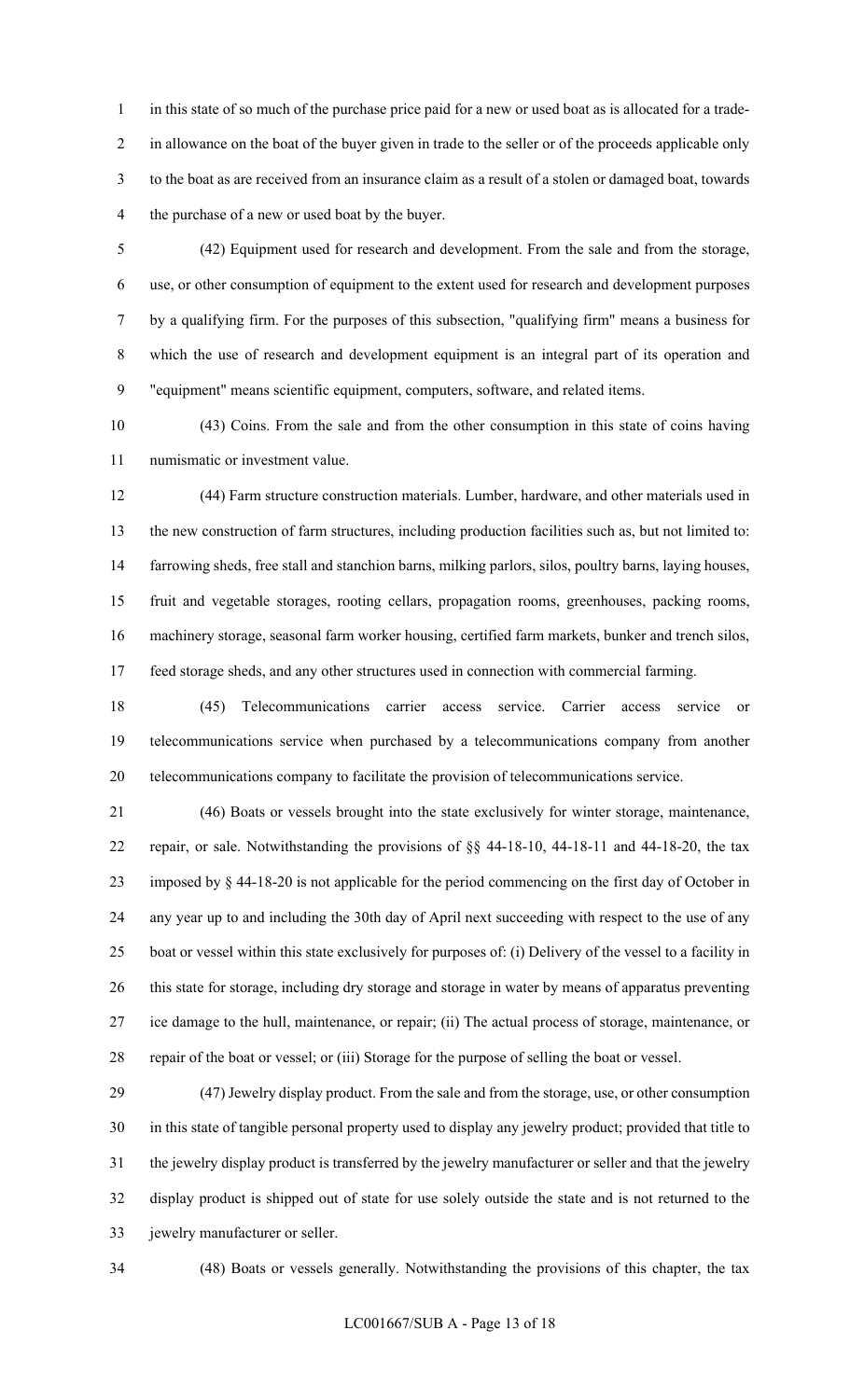1 imposed by §§ 44-18-20 and 44-18-18 shall not apply with respect to the sale and to the storage, 2 use, or other consumption in this state of any new or used boat. The exemption provided for in this 3 subdivision does not apply after October 1, 1993, unless prior to October 1, 1993, the federal ten 4 percent (10%) surcharge on luxury boats is repealed.

5 (49) Banks and regulated investment companies interstate toll-free calls. Notwithstanding 6 the provisions of this chapter, the tax imposed by this chapter does not apply to the furnishing of 7 interstate and international, toll-free terminating telecommunication service that is used directly 8 and exclusively by or for the benefit of an eligible company as defined in this subdivision; provided 9 that an eligible company employs on average during the calendar year no less than five hundred 10 (500) "full-time equivalent employees" as that term is defined in § 42-64.5-2. For purposes of this 11 section, an "eligible company" means a "regulated investment company" as that term is defined in 12 the Internal Revenue Code of 1986, 26 U.S.C. § 851, or a corporation to the extent the service is 13 provided, directly or indirectly, to or on behalf of a regulated investment company, an employee 14 benefit plan, a retirement plan or a pension plan, or a state-chartered bank.

15 (50) Mobile and manufactured homes generally. From the sale and from the storage, use, 16 or other consumption in this state of mobile and/or manufactured homes as defined and subject to 17 taxation pursuant to the provisions of chapter 44 of title 31.

18 (51) Manufacturing business reconstruction materials.

19 (i) From the sale and from the storage, use, or other consumption in this state of lumber, 20 hardware, and other building materials used in the reconstruction of a manufacturing business 21 facility that suffers a disaster, as defined in this subdivision, in this state. "Disaster" means any 22 occurrence, natural or otherwise, that results in the destruction of sixty percent (60%) or more of 23 an operating manufacturing business facility within this state. "Disaster" does not include any 24 damage resulting from the willful act of the owner of the manufacturing business facility.

25 (ii) Manufacturing business facility includes, but is not limited to, the structures housing 26 the production and administrative facilities.

27 (iii) In the event a manufacturer has more than one manufacturing site in this state, the sixty 28 percent (60%) provision applies to the damages suffered at that one site.

29 (iv) To the extent that the costs of the reconstruction materials are reimbursed by insurance, 30 this exemption does not apply.

31 (52) Tangible personal property and supplies used in the processing or preparation of floral 32 products and floral arrangements. From the sale, storage, use, or other consumption in this state of 33 tangible personal property or supplies purchased by florists, garden centers, or other like producers 34 or vendors of flowers, plants, floral products, and natural and artificial floral arrangements that are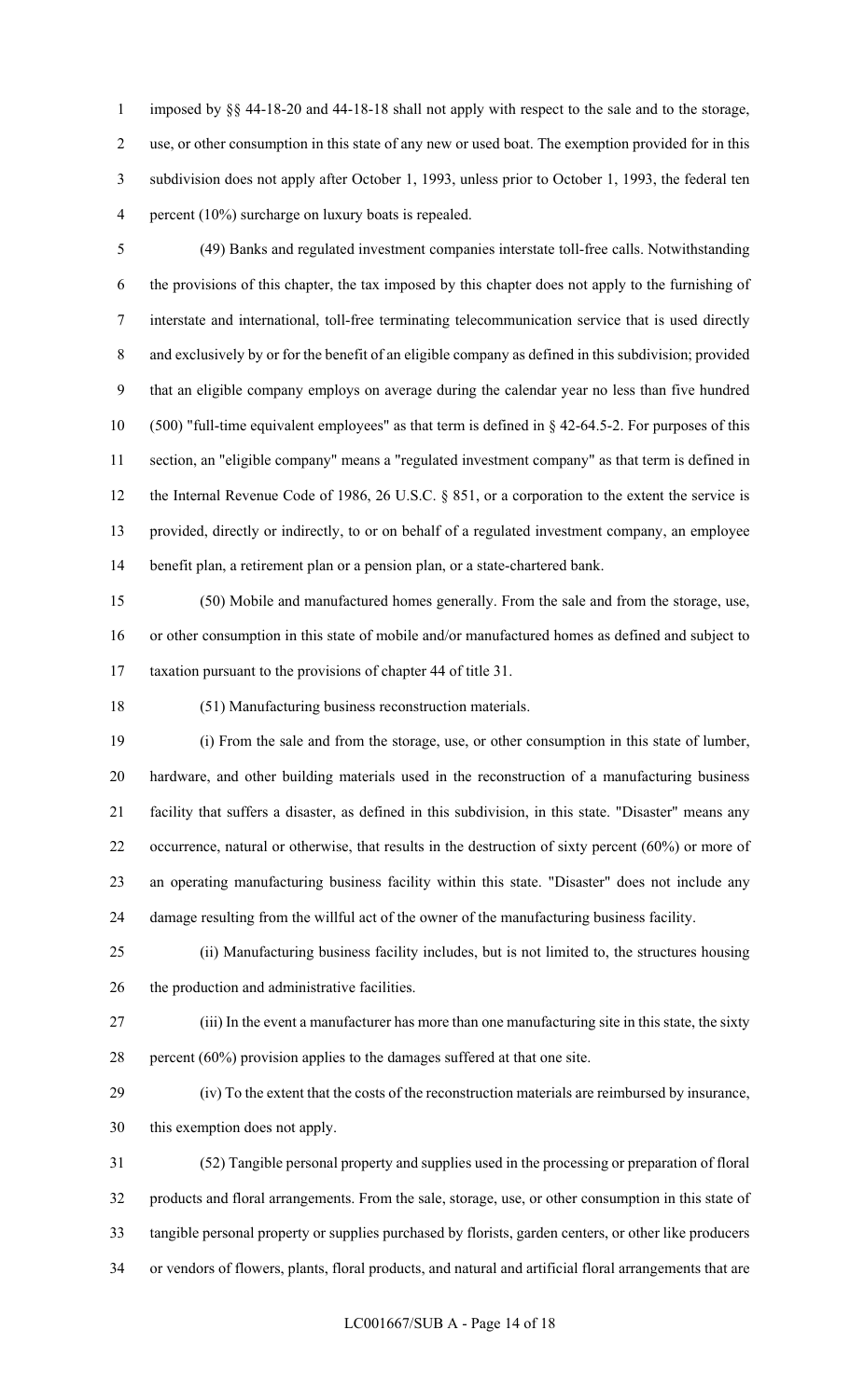1 ultimately sold with flowers, plants, floral products, and natural and artificial floral arrangements 2 or are otherwise used in the decoration, fabrication, creation, processing, or preparation of flowers, 3 plants, floral products, or natural and artificial floral arrangements, including descriptive labels, 4 stickers, and cards affixed to the flower, plant, floral product, or arrangement, artificial flowers, 5 spray materials, floral paint and tint, plant shine, flower food, insecticide, and fertilizers.

6 (53) Horse food products. From the sale and from the storage, use, or other consumption 7 in this state of horse food products purchased by a person engaged in the business of the boarding 8 of horses.

9 (54) Non-motorized recreational vehicles sold to nonresidents.

10 (i) From the sale, subsequent to June 30, 2003, of a non-motorized recreational vehicle to 11 a bona fide nonresident of this state who does not register the non-motorized recreational vehicle 12 in this state, whether the sale or delivery of the non-motorized recreational vehicle is made in this 13 state or at the place of residence of the nonresident; provided that a non-motorized recreational 14 vehicle sold to a bona fide nonresident whose state of residence does not allow a like exemption to 15 its nonresidents is not exempt from the tax imposed under § 44-18-20; provided, further, that in 16 that event the bona fide nonresident pays a tax to Rhode Island on the sale at a rate equal to the rate 17 that would be imposed in his or her state of residence not to exceed the rate that would have been 18 imposed under § 44-18-20. Notwithstanding any other provisions of law, a licensed, non-motorized 19 recreational vehicle dealer shall add and collect the tax required under this subdivision and remit 20 the tax to the tax administrator under the provisions of chapters 18 and 19 of this title. Provided, 21 that when a Rhode Island licensed, non-motorized recreational vehicle dealer is required to add and 22 collect the sales and use tax on the sale of a non-motorized recreational vehicle to a bona fide 23 nonresident as provided in this section, the dealer in computing the tax takes into consideration the 24 law of the state of the nonresident as it relates to the trade-in of motor vehicles.

25 (ii) The tax administrator, in addition to the provisions of §§ 44-19-27 and 44-19-28, may 26 require any licensed, non-motorized recreational vehicle dealer to keep records of sales to bona fide 27 nonresidents as the tax administrator deems reasonably necessary to substantiate the exemption 28 provided in this subdivision, including the affidavit of a licensed, non-motorized recreational 29 vehicle dealer that the purchaser of the non-motorized recreational vehicle was the holder of, and 30 had in his or her possession a valid out-of-state non-motorized recreational vehicle registration or 31 a valid out-of-state driver's license.

32 (iii) Any nonresident who registers a non-motorized recreational vehicle in this state within 33 ninety (90) days of the date of its sale to him or her is deemed to have purchased the non-motorized 34 recreational vehicle for use, storage, or other consumption in this state, and is subject to, and liable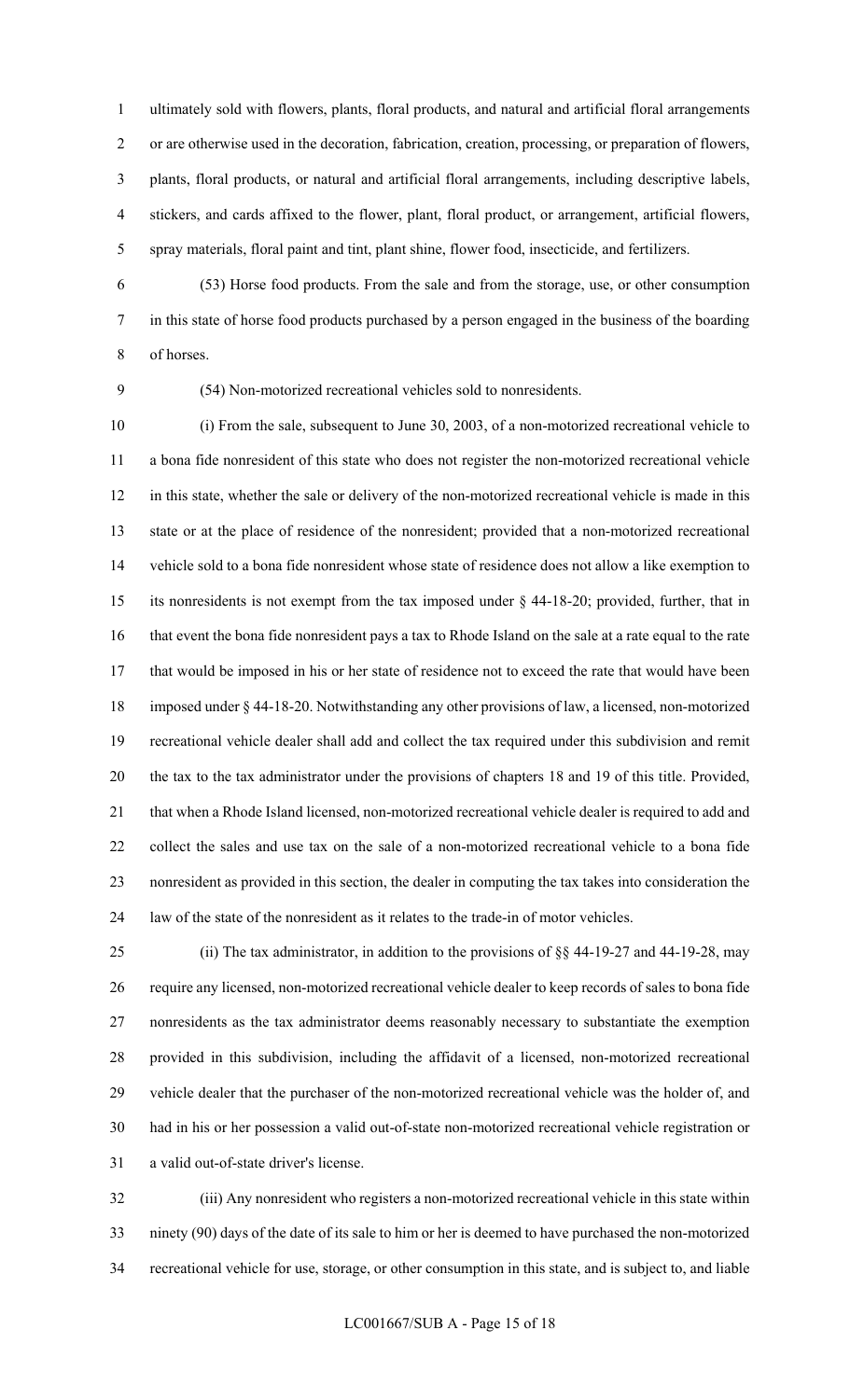1 for, the use tax imposed under the provisions of § 44-18-20.

2 (iv) "Non-motorized recreational vehicle" means any portable dwelling designed and 3 constructed to be used as a temporary dwelling for travel, camping, recreational, and vacation use 4 that is eligible to be registered for highway use, including, but not limited to, "pick-up coaches" or 5 "pick-up campers," "travel trailers," and "tent trailers" as those terms are defined in chapter 1 of 6 title 31.

7 (55) Sprinkler and fire alarm systems in existing buildings. From the sale in this state of 8 sprinkler and fire alarm systems; emergency lighting and alarm systems; and the materials 9 necessary and attendant to the installation of those systems that are required in buildings and 10 occupancies existing therein in July 2003 in order to comply with any additional requirements for 11 such buildings arising directly from the enactment of the Comprehensive Fire Safety Act of 2003 12 and that are not required by any other provision of law or ordinance or regulation adopted pursuant 13 to that act. The exemption provided in this subdivision shall expire on December 31, 2008.

14 (56) Aircraft. Notwithstanding the provisions of this chapter, the tax imposed by §§ 44-18- 15 18 and 44-18-20 shall not apply with respect to the sale and to the storage, use, or other consumption 16 in this state of any new or used aircraft or aircraft parts.

17 (57) Renewable energy products. Notwithstanding any other provisions of Rhode Island 18 general laws, the following products shall also be exempt from sales tax: solar photovoltaic 19 modules or panels, or any module or panel that generates electricity from light; solar thermal 20 collectors, including, but not limited to, those manufactured with flat glass plates, extruded plastic, 21 sheet metal, and/or evacuated tubes; geothermal heat pumps, including both water-to-water and 22 water-to-air type pumps; wind turbines; towers used to mount wind turbines if specified by or sold 23 by a wind turbine manufacturer; DC to AC inverters that interconnect with utility power lines; and 24 manufactured mounting racks and ballast pans for solar collector, module, or panel installation. Not 25 to include materials that could be fabricated into such racks; monitoring and control equipment, if 26 specified or supplied by a manufacturer of solar thermal, solar photovoltaic, geothermal, or wind 27 energy systems or if required by law or regulation for such systems but not to include pumps, fans 28 or plumbing or electrical fixtures unless shipped from the manufacturer affixed to, or an integral 29 part of, another item specified on this list; and solar storage tanks that are part of a solar domestic 30 hot water system or a solar space heating system. If the tank comes with an external heat exchanger 31 it shall also be tax exempt, but a standard hot water tank is not exempt from state sales tax.

32 (58) Returned property. The amount charged for property returned by customers upon 33 rescission of the contract of sale when the entire amount exclusive of handling charges paid for the 34 property is refunded in either cash or credit, and where the property is returned within one hundred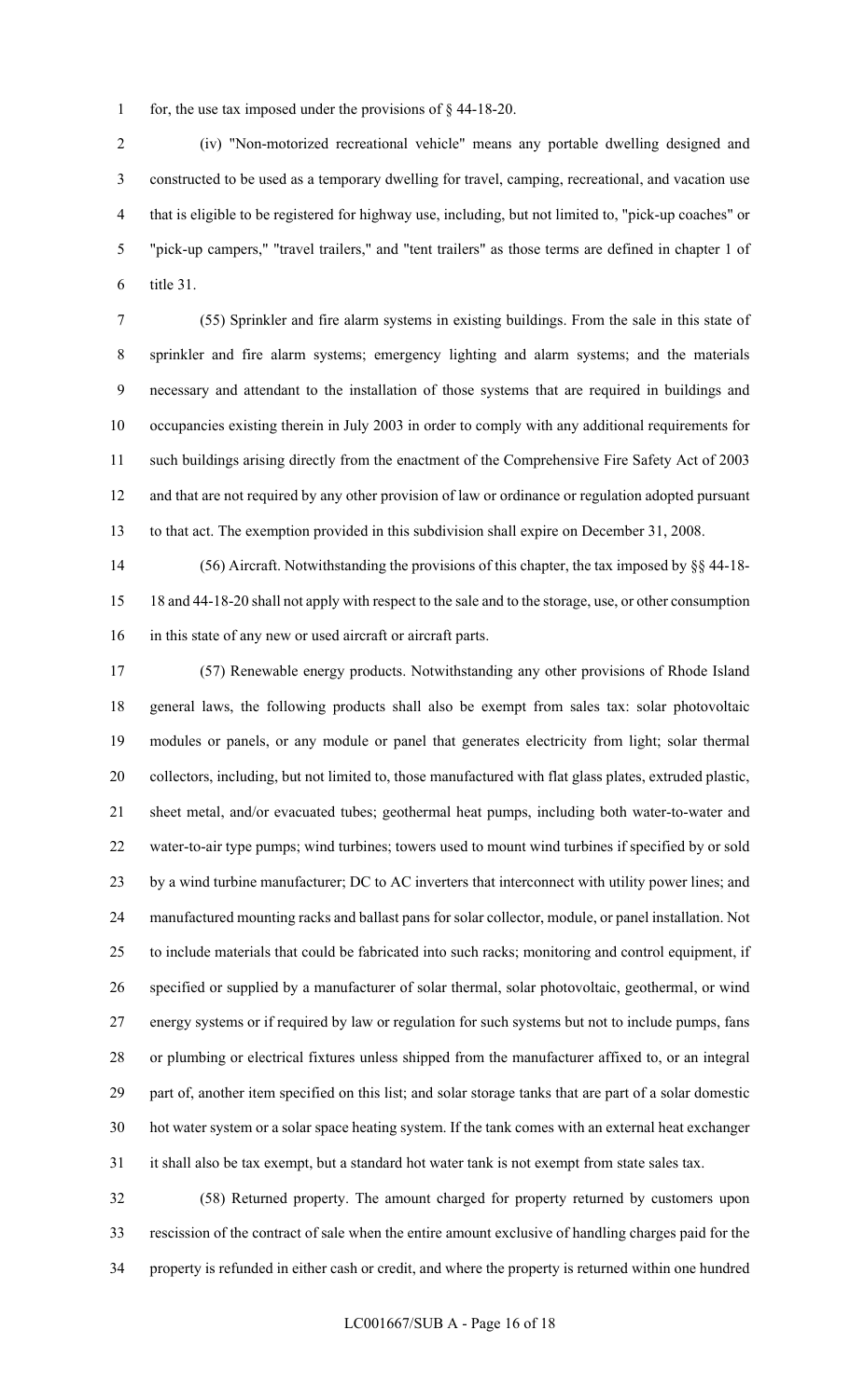- 1 twenty (120) days from the date of delivery.
- 2 (59) Dietary supplements. From the sale and from the storage, use, or other consumption 3 of dietary supplements as defined in  $\S$  44-18-7.1(l)(v), sold on prescriptions.
- 4 (60) Blood. From the sale and from the storage, use, or other consumption of human blood. 5 (61) Agricultural products for human consumption. From the sale and from the storage, 6 use, or other consumption of livestock and poultry of the kinds of products that ordinarily constitute 7 food for human consumption and of livestock of the kind the products of which ordinarily constitute 8 fibers for human use.
- 9 (62) Diesel emission control technology. From the sale and use of diesel retrofit technology 10 that is required by § 31-47.3-4.
- 11 (63) Feed for certain animals used in commercial farming. From the sale of feed for animals 12 as described in subsection (61) of this section.
- 13 (64) Alcoholic beverages. From the sale and storage, use, or other consumption in this state 14 by a Class A licensee of alcoholic beverages, as defined in § 44-18-7.1, excluding beer and malt 15 beverages; provided, further, notwithstanding § 6-13-1 or any other general or public law to the 16 contrary, alcoholic beverages, as defined in § 44-18-7.1, shall not be subject to minimum markup. 17 (65) Seeds and plants used to grow food and food ingredients. From the sale, storage, use, 18 or other consumption in this state of seeds and plants used to grow food and food ingredients as 19 defined in § 44-18-7.1(l)(i). "Seeds and plants used to grow food and food ingredients" shall not
- 20 include marijuana seeds or plants.
- 21 (66) Feminine hygiene products. From the sale and from the storage, use, or other 22 consumption of tampons, panty liners, menstrual cups, sanitary napkins, and other similar products 23 the principal use of which is feminine hygiene in connection with the menstrual cycle.
- 24 (67) Qualified gun safes. From the sale and from the storage, use or other consumption in
- 25 this state of qualified gun safes. For the purposes of this section, qualified gun safes mean a safe
- 26 specifically designed to store guns and made of steel or a material of equal strength.
- 27 SECTION 3. This act shall take effect upon passage.

#### ======== LC001667/SUB A ========